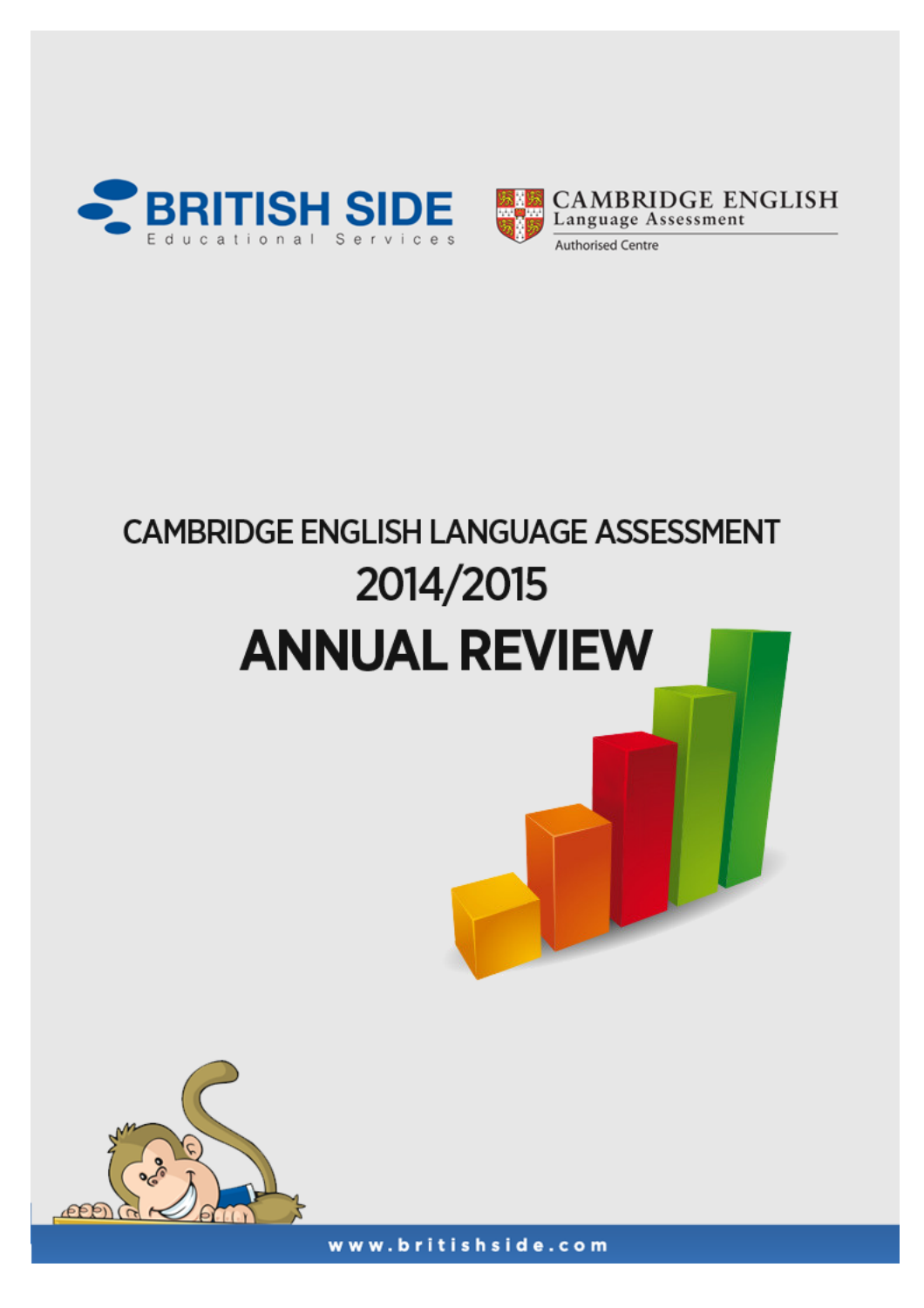



# School Name: MODAFEN

The statistics are generated with the scale of 100%



Candidates: 70



Candidates : 68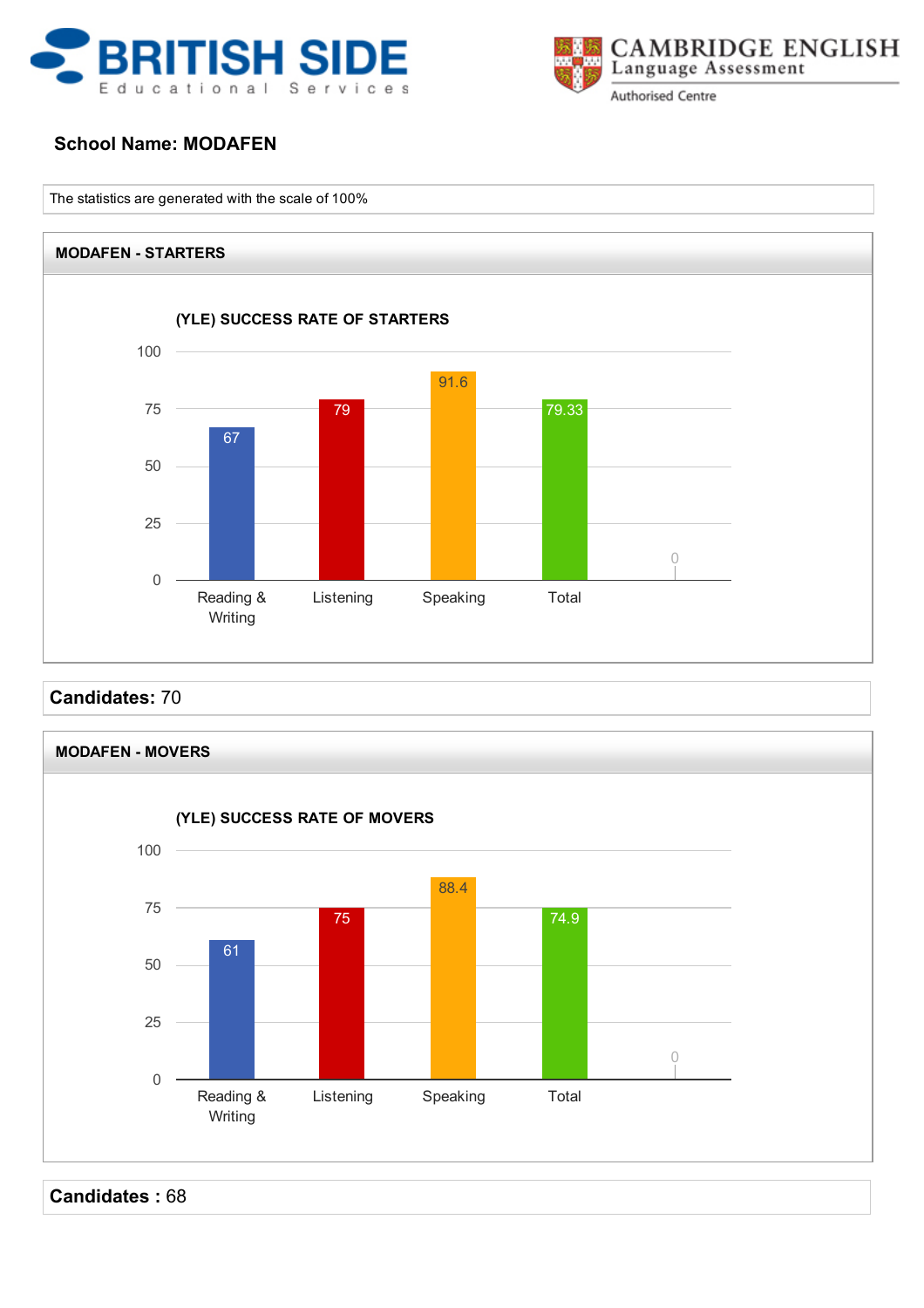





Candidates : 45

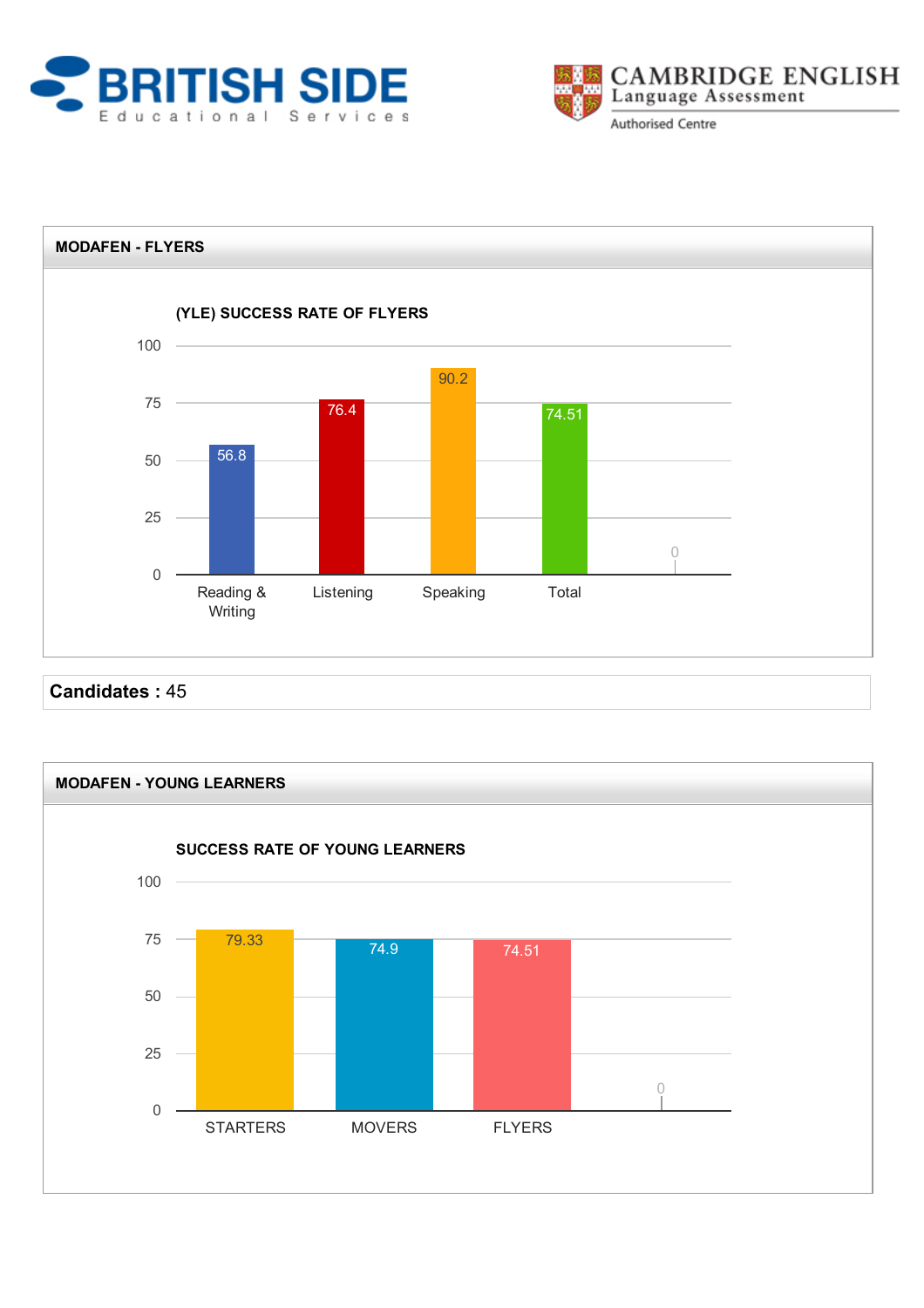





## SUCCESS RATE OF YOUNG LEARNERS IN İstanbul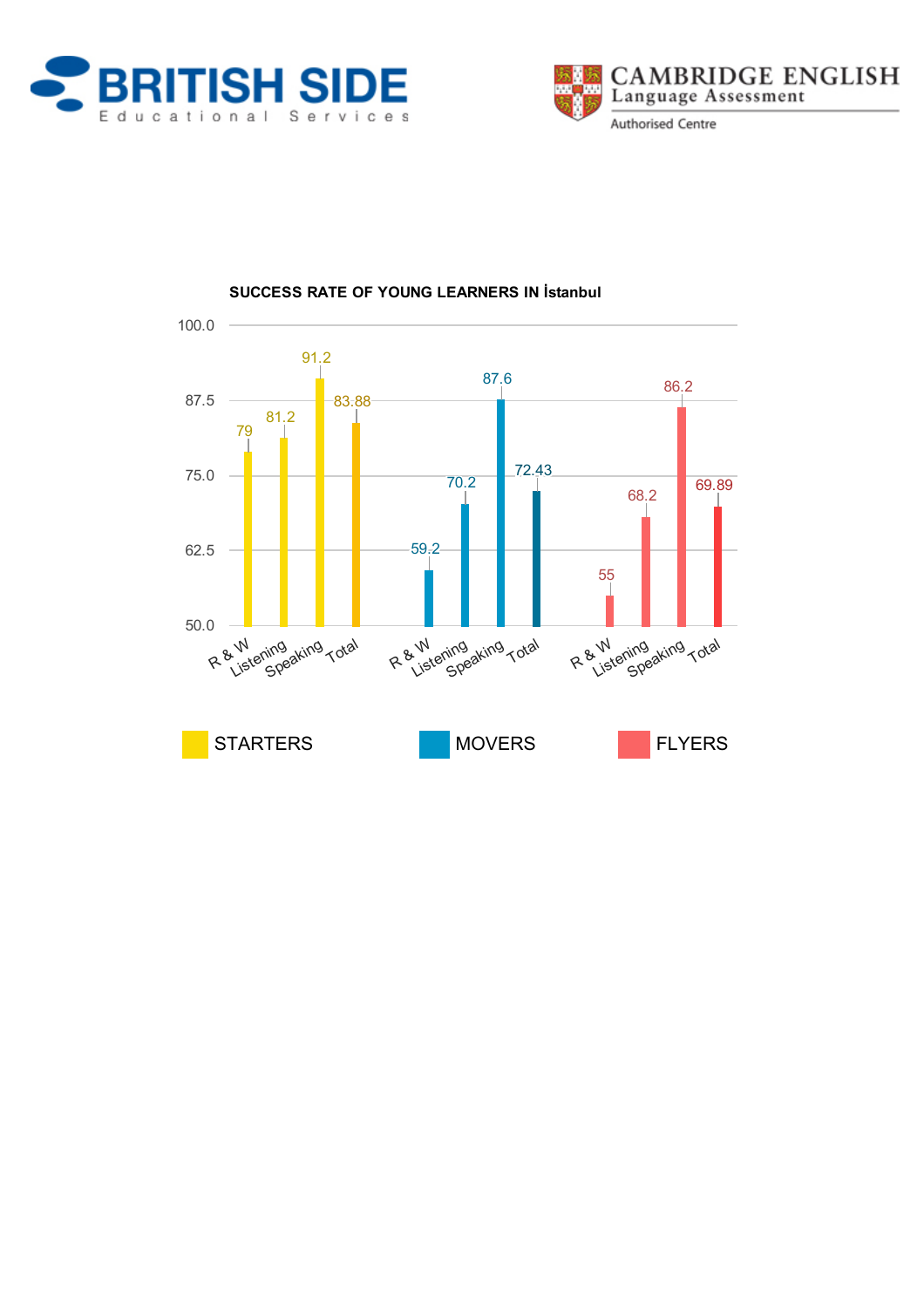





# SUCCESS RATE OF YOUNG LEARNERS IN Marmara REGION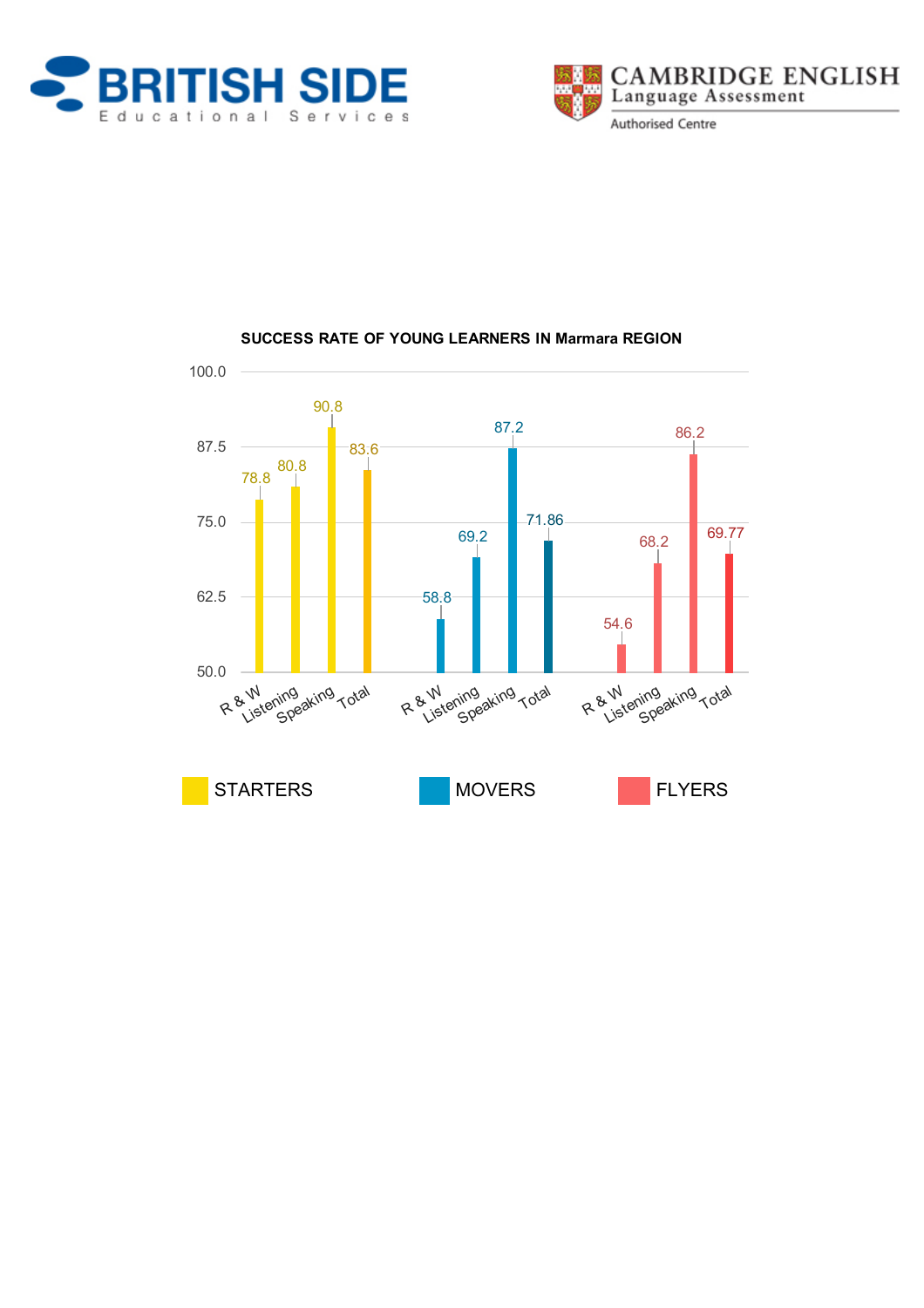





# SUCCESS RATE OF YOUNG LEARNERS IN TURKEY

NOTE : The bar charts included in the statistics of Young Learners indicate the average success rate of the candidates participated in this exam. The statistics of the region indicates only the common statistics of the participant schools in your region.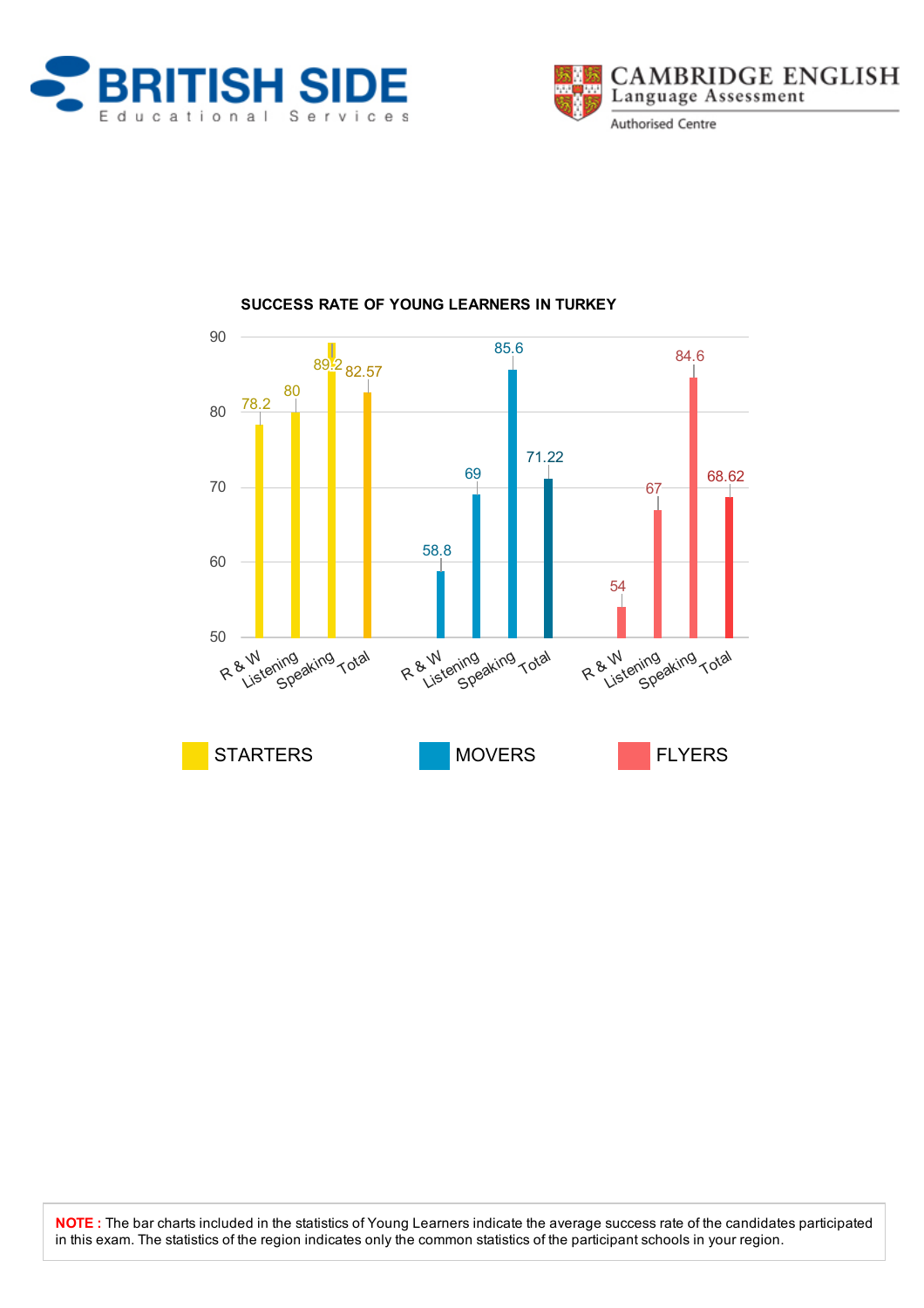



| <b>Exam</b> | <b>Candidates</b> | <b>Score Average</b> | <b>Pass Rate</b> |
|-------------|-------------------|----------------------|------------------|
| <b>KET</b>  | 69                | 80,10                | %80,1            |
| <b>PET</b>  | 26                | 76,76                | %76,7            |
| <b>FCE</b>  | 11                | 155,09               | % 45,4           |

|  | %85+ Pass with Merit & Distinction / Grade A |
|--|----------------------------------------------|
|  | $\%$ 70+ Pass / Grade B-C                    |

MODAFEN (KET) Cambridge English: Key Results



İstanbul - (KET) Cambridge English: Key Results

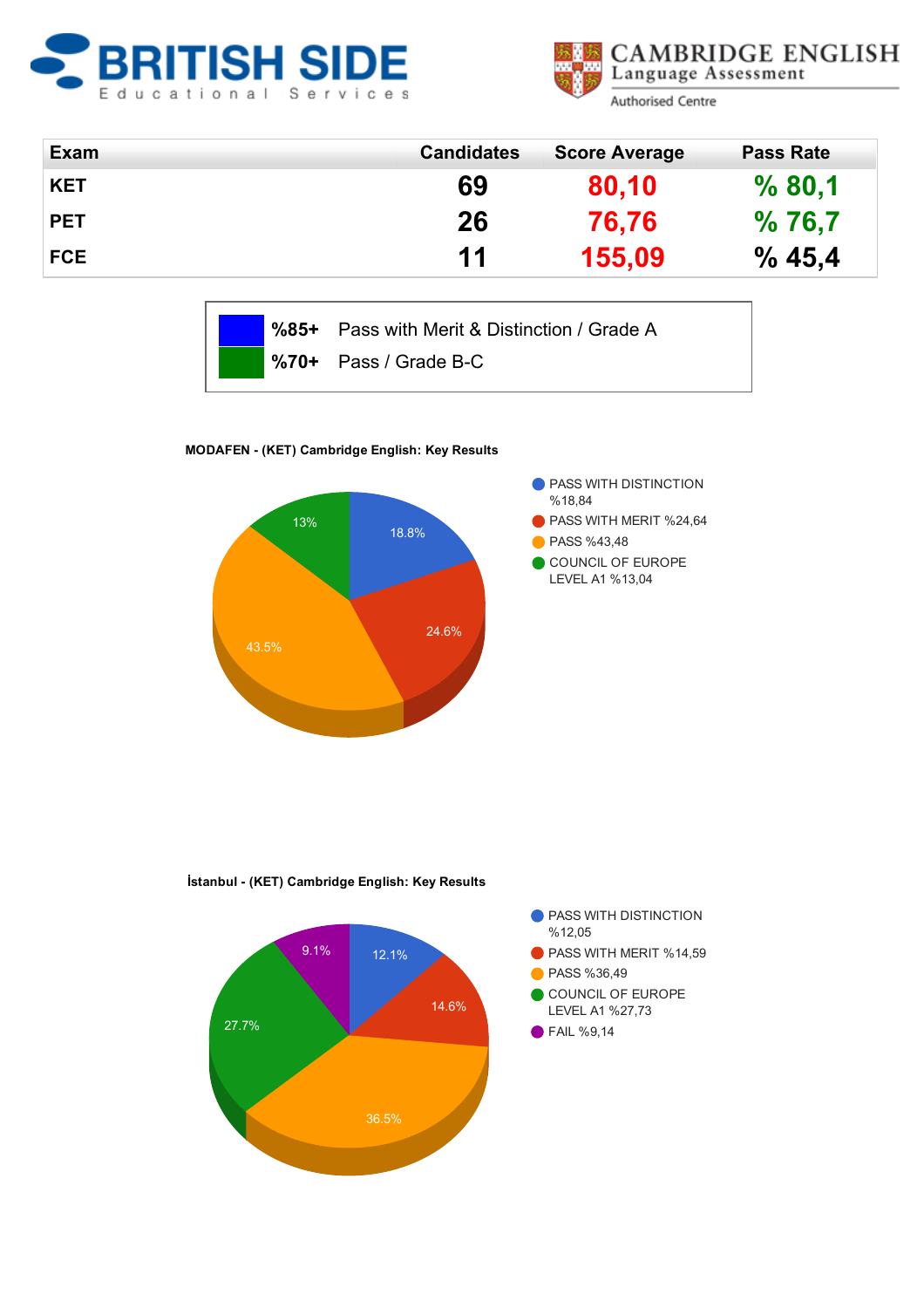





### Marmara Region (KET) Cambridge English: Key Results



Turkey (KET) Cambridge English: Key Results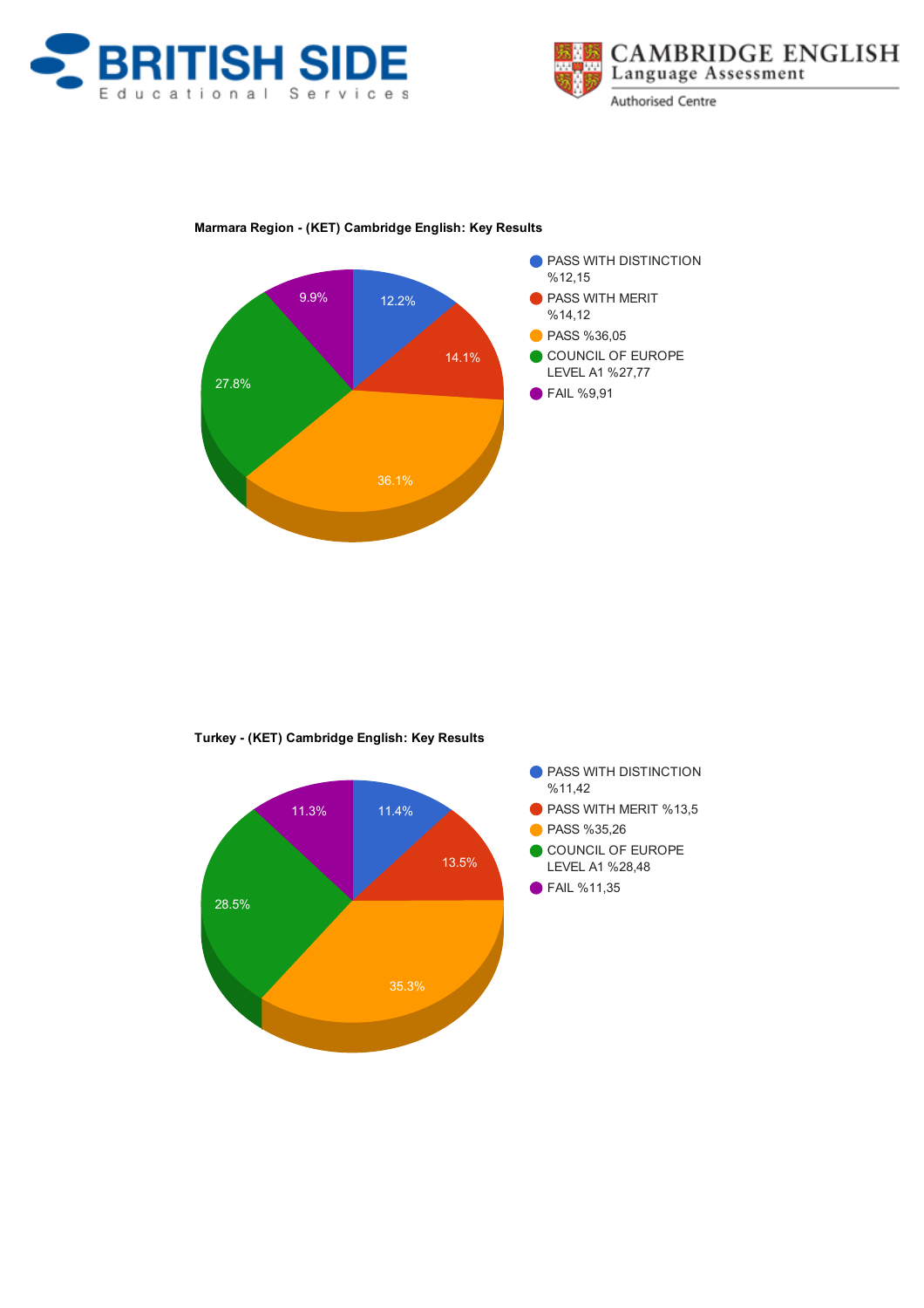





### MODAFEN (PET) Cambridge English: Preliminary Results



İstanbul (PET) Cambridge English: Preliminary Results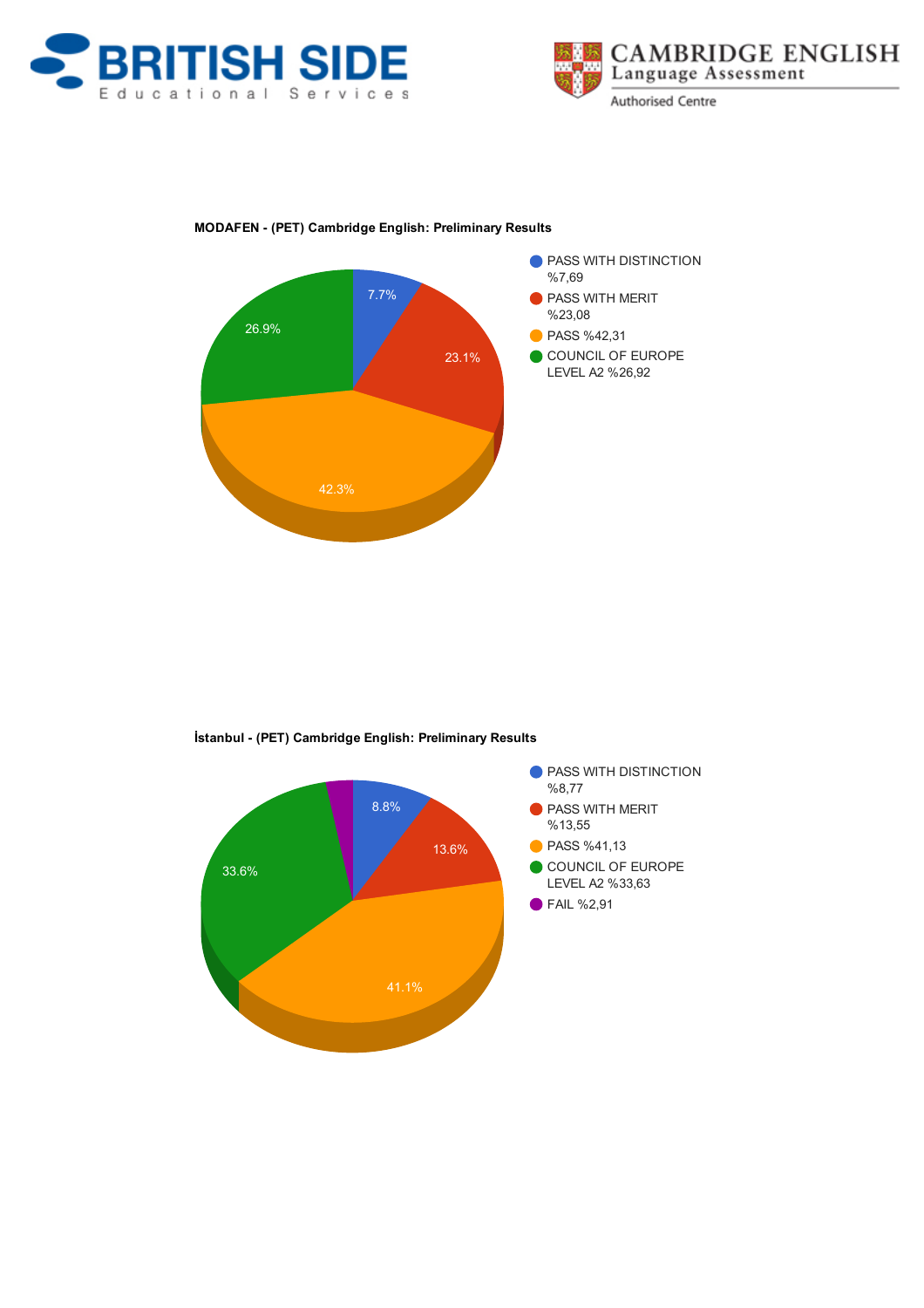





### Marmara Region (PET) Cambridge English: Preliminary Results



Turkey (PET) Cambridge English: Preliminary Results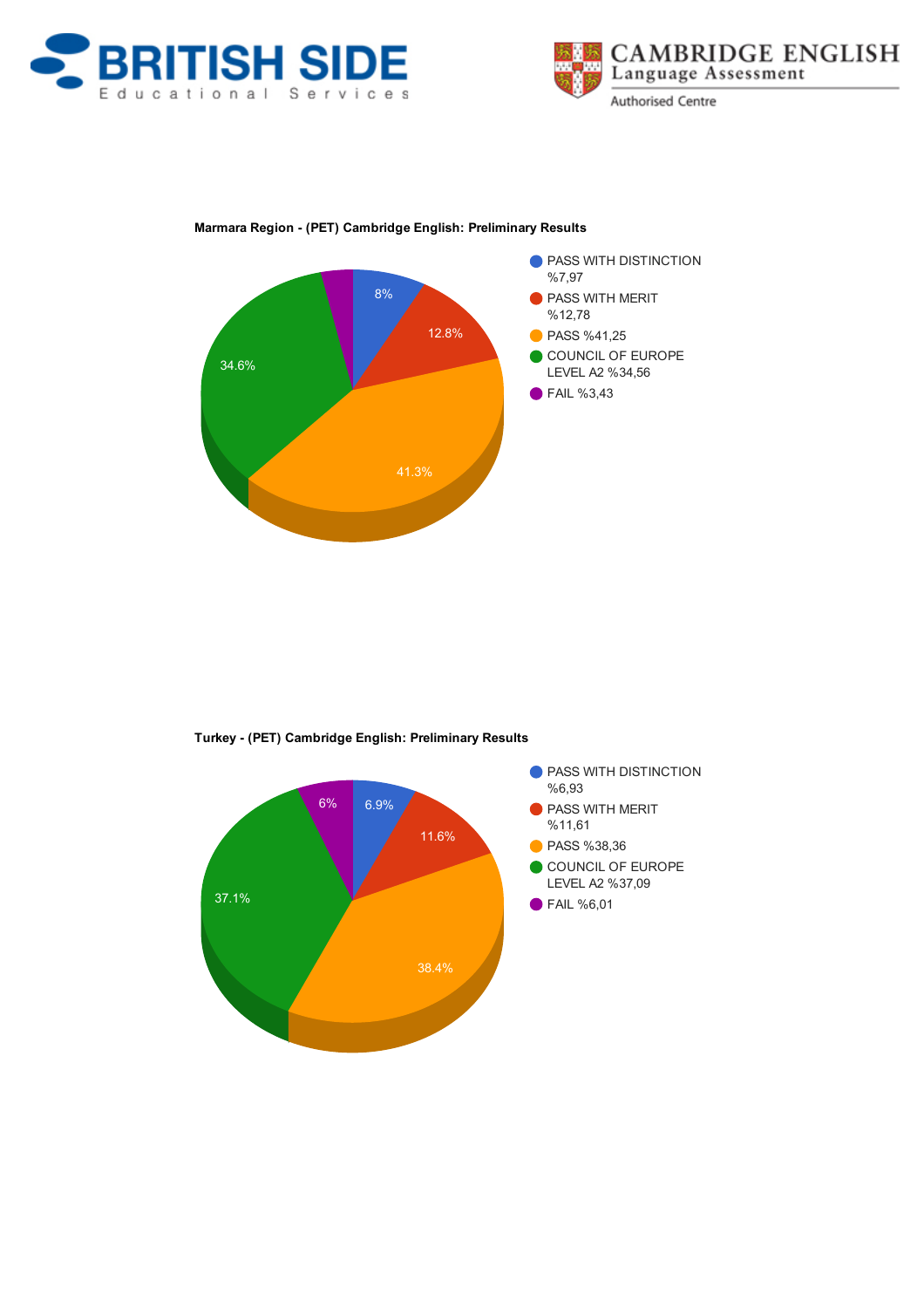





### MODAFEN (FCE) Cambridge English: First Results



İstanbul (FCE) Cambridge English: First Results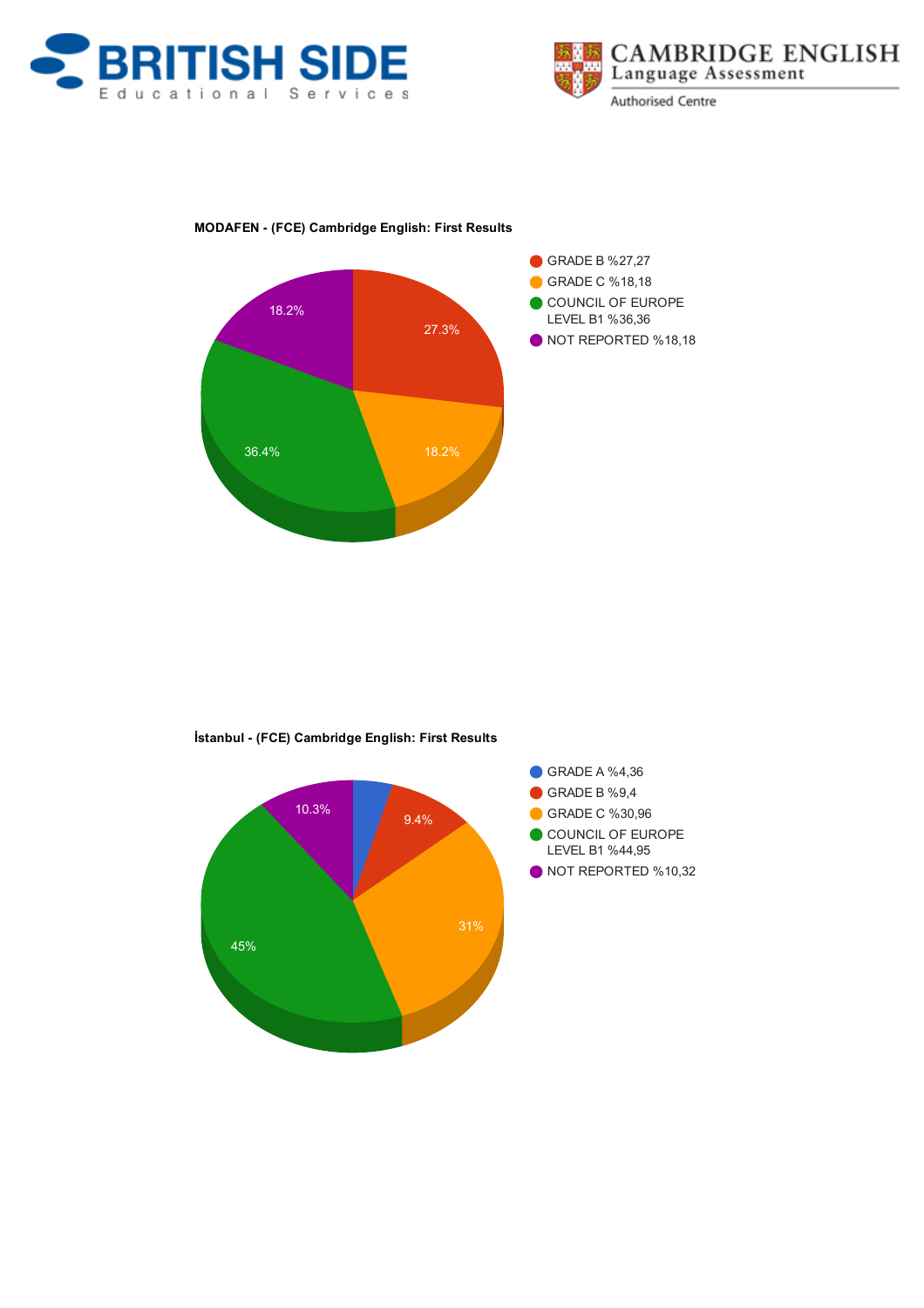





### Marmara Region (FCE) Cambridge English: First Results



Turkey (FCE) Cambridge English: First Results